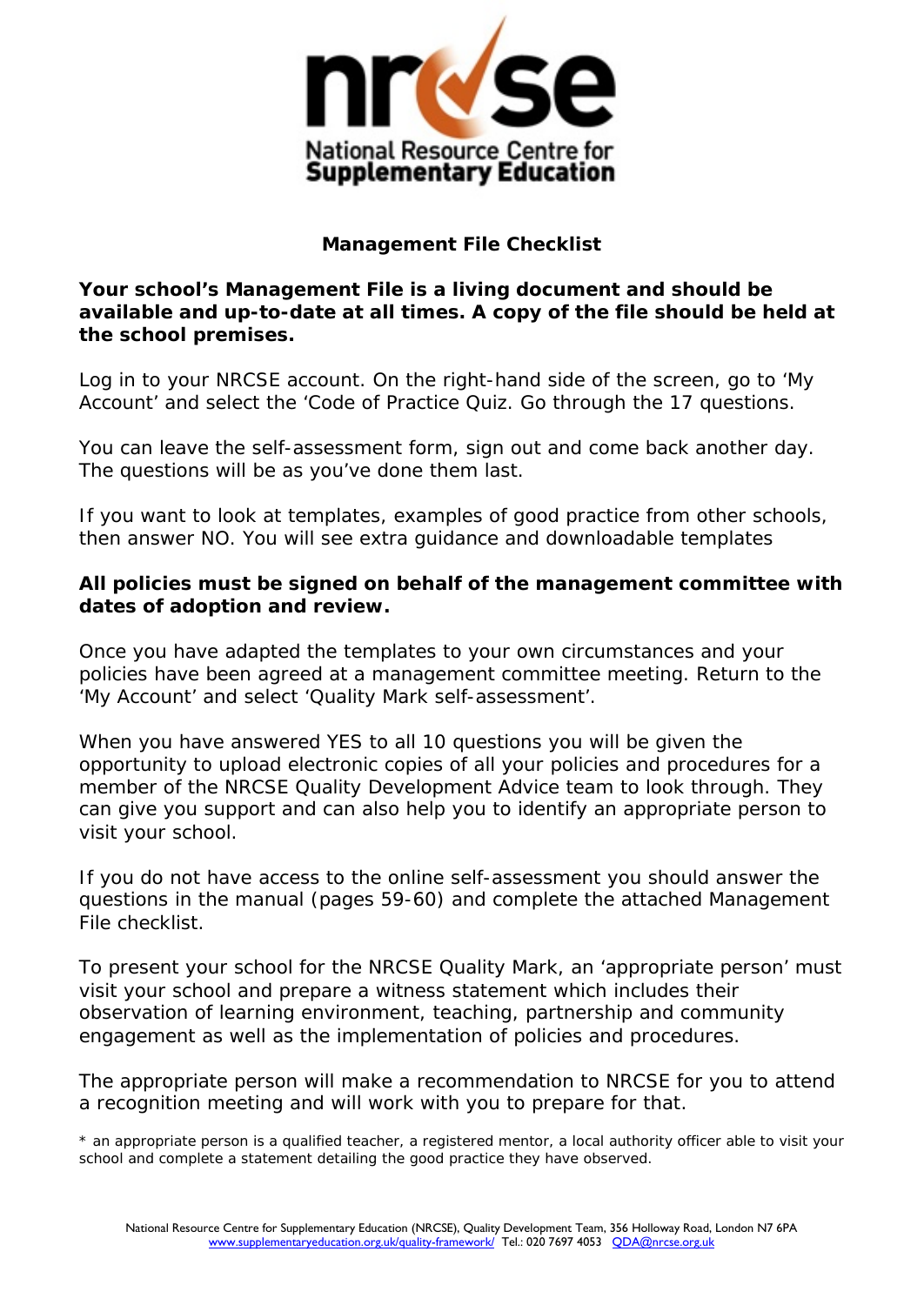| <b>Requirements</b>                              | Key elements to look for                                                                                                                                                                                                                                                                                                                                                                                                                 |  |  |
|--------------------------------------------------|------------------------------------------------------------------------------------------------------------------------------------------------------------------------------------------------------------------------------------------------------------------------------------------------------------------------------------------------------------------------------------------------------------------------------------------|--|--|
| Description of<br>supplementary<br>school        | Use the standard form available from the NRCSE www.supplementaryeducation.org.uk, or<br>include flyer or web page. If a registered charity or company ltd by guarantee put number here.                                                                                                                                                                                                                                                  |  |  |
| Statement of aims                                | This could be in your school's constitution or memorandum and articles of association<br>(governing document).                                                                                                                                                                                                                                                                                                                           |  |  |
| Registration form for<br>children                | A copy of your school registration form, on visit record keeping will be checked, ie. do you have<br>completed forms for each child present.                                                                                                                                                                                                                                                                                             |  |  |
| Parent/School<br>agreement                       | Including complaints procedure, code of conduct, parental consent. Parent pack should also<br>include a policy on E-Safety/Internet use - both for the school and for parent information.                                                                                                                                                                                                                                                |  |  |
| Safeguarding policy<br>statement                 | A separate, brief, Safeguarding Policy Statement for parents should link in to Child Protection,<br>Equalities, Staff & Volunteer, Health & Safety, School Code, Parent/School agreement                                                                                                                                                                                                                                                 |  |  |
| List of staff and<br>volunteers                  | Standard forms available on the website, include DBS (formerly known as CRB) number at date<br>of issue. Also good practice to include information on role, line management and training. On<br>visit the mentor will check that the list reflects those teachers and volunteers that are present<br>and spot check DBS taken for staff present.                                                                                         |  |  |
| Job descriptions and<br>role descriptions        | Job Descriptions are expected for paid staff and Role Descriptions for volunteer positions. See<br>How to select and support staff and volunteers and How to follow employment law chapters.                                                                                                                                                                                                                                             |  |  |
| Staffing and<br>volunteer policy                 | Should link into Health & Safety, Equal Opportunities and Child Protection Policy. Include:<br>Recruitment, selection, training and support to staff and volunteers, whistleblowing, grievance<br>and disciplinary procedures, references, requirement for DBS check, role/job description,<br>induction, expenses or salary structure. See How to select and support staff and volunteers and<br>How to follow employment law chapters. |  |  |
| Code of conduct for<br>staff                     | This should be part of the staffing and volunteer policy. Include details of how you expect<br>teachers to manage behaviour, any dress code.                                                                                                                                                                                                                                                                                             |  |  |
| Child protection<br>policy                       | Child Protection Policy must include: designated person & deputy, local contact numbers incl.<br>social services, police and NSPCC and Childline emergency numbers.                                                                                                                                                                                                                                                                      |  |  |
|                                                  | Should cover outings and trips, safe recruitment (staff and volunteers), e-safety and include<br>information on responding to allegations of abuse, recognising abuse (incl. vulnerability to violent<br>extremism and gang violence) and report forms. On visit staff will be asked whether they have<br>read and understand it.                                                                                                        |  |  |
| Health and safety<br>policy and safety<br>advice | Should include, general statement, organisation and responsibilities, general arrangements, for<br>safety and personal safety. On visit mentor may ask staff/pupils/parents what happens if child or<br>staff member has accident? do children know exactly what do to in case of fire? Etc.                                                                                                                                             |  |  |
| Offsite procedures                               | Link to risk assessment - Main activity, travel arrangements, permissions, emergency procedures,<br>number of staff to children, site specific hazards, Plan B. See How to make sure children are safe.                                                                                                                                                                                                                                  |  |  |
| Registers of<br>attendance                       | These are registering attendance on each day, each class. An example of one of your registers<br>should be in file, on visit registers will be looked at to see that they are being completed daily.                                                                                                                                                                                                                                     |  |  |
| List of Management<br>Committee                  | Standard forms available on the website. See also How to plan and develop your organisation<br>chapter. For small schools management committee and volunteers may be just one list.                                                                                                                                                                                                                                                      |  |  |
| Equalities statement                             | Should cover the commitment to equal opportunities in all aspects of school including<br>recruitment, should also refer to duties under the Equalities Act.                                                                                                                                                                                                                                                                              |  |  |
| Risk assessments                                 | Completed risk assessment for the building in which they operate, on visit check relevance. See<br>How to make sure that children are safe chapter.                                                                                                                                                                                                                                                                                      |  |  |
| Financial rules/<br>financial control<br>policy  | This should cover the following key points: Bank account and signatories, Authorisation of<br>expenditure, Cash expenditure, Banking, budgets, reports accounts and records. Also include<br>expenses and allowances. See How to manage finances chapter.                                                                                                                                                                                |  |  |
| Petty cash rules                                 | Sometimes these are included within the financial rules. They should match the actual<br>procedures being followed. If all fees are paid by cheque and there is no petty cash, state this.                                                                                                                                                                                                                                               |  |  |
| Accounts                                         | If you are a new organisation complete a financial projection for the first year. Examples can be<br>found on the website. See How to manage finances chapter.                                                                                                                                                                                                                                                                           |  |  |
| Appropriate<br>insurance                         | This must include Public Liability Insurance, if employing staff Employers Liability Insurance is a<br>legal requirement. Check www.supplementaryeducation.org.uk for further information and<br>suggestions.                                                                                                                                                                                                                            |  |  |
| Witness statement<br>by mentor                   | This will be provided by your mentor following their visit. Must include date of visit(s) and date<br>of recommendation                                                                                                                                                                                                                                                                                                                  |  |  |

National Resource Centre for Supplementary Education (NRCSE), Quality Development Team, 356 Holloway Road, London N7 6PA [www.supplementaryeducation.org.uk/quality-framework/](http://www.supplementaryeducation.org.uk/quality-framework/) Tel.: 020 7697 4053 [QDA@nrcse.org.uk](mailto:QDA@nrcse.org.uk)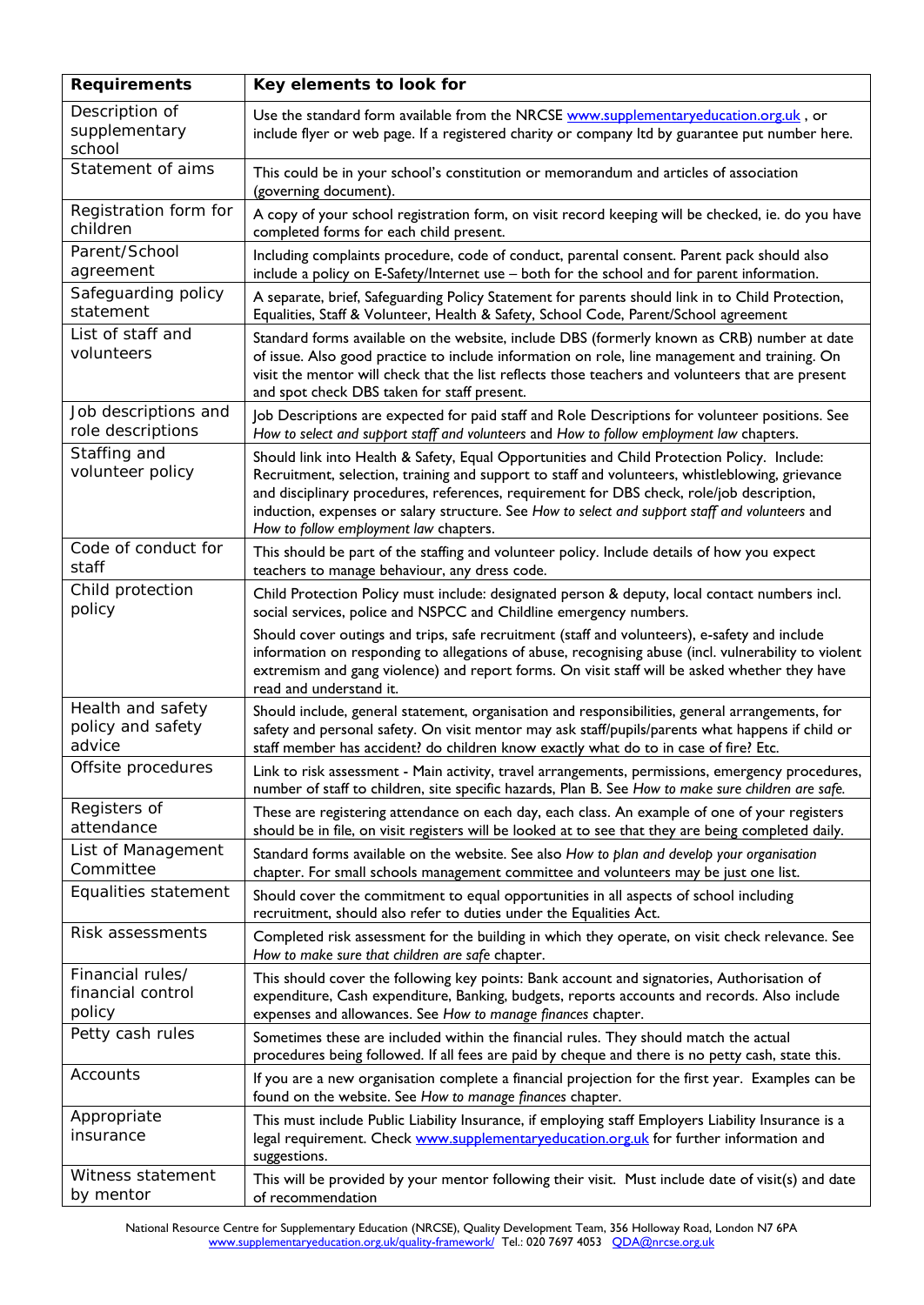| <b>File contents</b>                                         |                                                      |                     | Any further action needed? |
|--------------------------------------------------------------|------------------------------------------------------|---------------------|----------------------------|
|                                                              |                                                      | $\overline{\bf{5}}$ |                            |
|                                                              |                                                      |                     |                            |
|                                                              | Document<br>in file?                                 | Verified<br>visit?  |                            |
|                                                              |                                                      |                     |                            |
|                                                              | <b>School Details</b>                                |                     |                            |
|                                                              | Statement of aims                                    |                     |                            |
| Intro                                                        |                                                      |                     |                            |
|                                                              | Registration form                                    |                     |                            |
|                                                              |                                                      |                     |                            |
| Welcome pack for<br>parents                                  | Parent/School agreement                              |                     |                            |
|                                                              | Consent forms - for trips,                           |                     |                            |
|                                                              | photos, etc.                                         |                     |                            |
|                                                              | Safeguarding policy statement                        |                     |                            |
|                                                              | Code of behaviour                                    |                     |                            |
|                                                              | E-safety policy                                      |                     |                            |
|                                                              |                                                      |                     |                            |
| handbook<br>Staff/Volunteer<br>committee guide<br>Management | List of staff /volunteers                            |                     |                            |
|                                                              | $(+DBS)$                                             |                     |                            |
|                                                              | Job descriptions (Paid Staff)                        |                     |                            |
|                                                              |                                                      |                     |                            |
|                                                              | Role descriptions (Volunteers)                       |                     |                            |
|                                                              | Code of conduct for staff                            |                     |                            |
|                                                              |                                                      |                     |                            |
|                                                              | Staff/volunteer Policy                               |                     |                            |
|                                                              | <b>Child Protection Policy</b>                       |                     |                            |
|                                                              | Health and Safety Policy                             |                     |                            |
|                                                              | Safety advice for                                    |                     |                            |
|                                                              | staff/volunteers                                     |                     |                            |
|                                                              | Procedures for offsite visits                        |                     |                            |
|                                                              |                                                      |                     |                            |
|                                                              | Example of register of                               |                     |                            |
|                                                              | attendance<br>List of management                     |                     |                            |
|                                                              | committee                                            |                     |                            |
|                                                              | Equalities policy                                    |                     |                            |
|                                                              | Risk assessment                                      |                     |                            |
|                                                              |                                                      |                     |                            |
|                                                              | Financial control policy (incl.                      |                     |                            |
|                                                              | policy for petty cash)<br>Public liability insurance |                     |                            |
|                                                              |                                                      |                     |                            |
| Visit to                                                     | Date of visit                                        |                     |                            |
| school by<br>'appropriate                                    |                                                      |                     |                            |
| person'                                                      | Report on visit to the school                        |                     |                            |